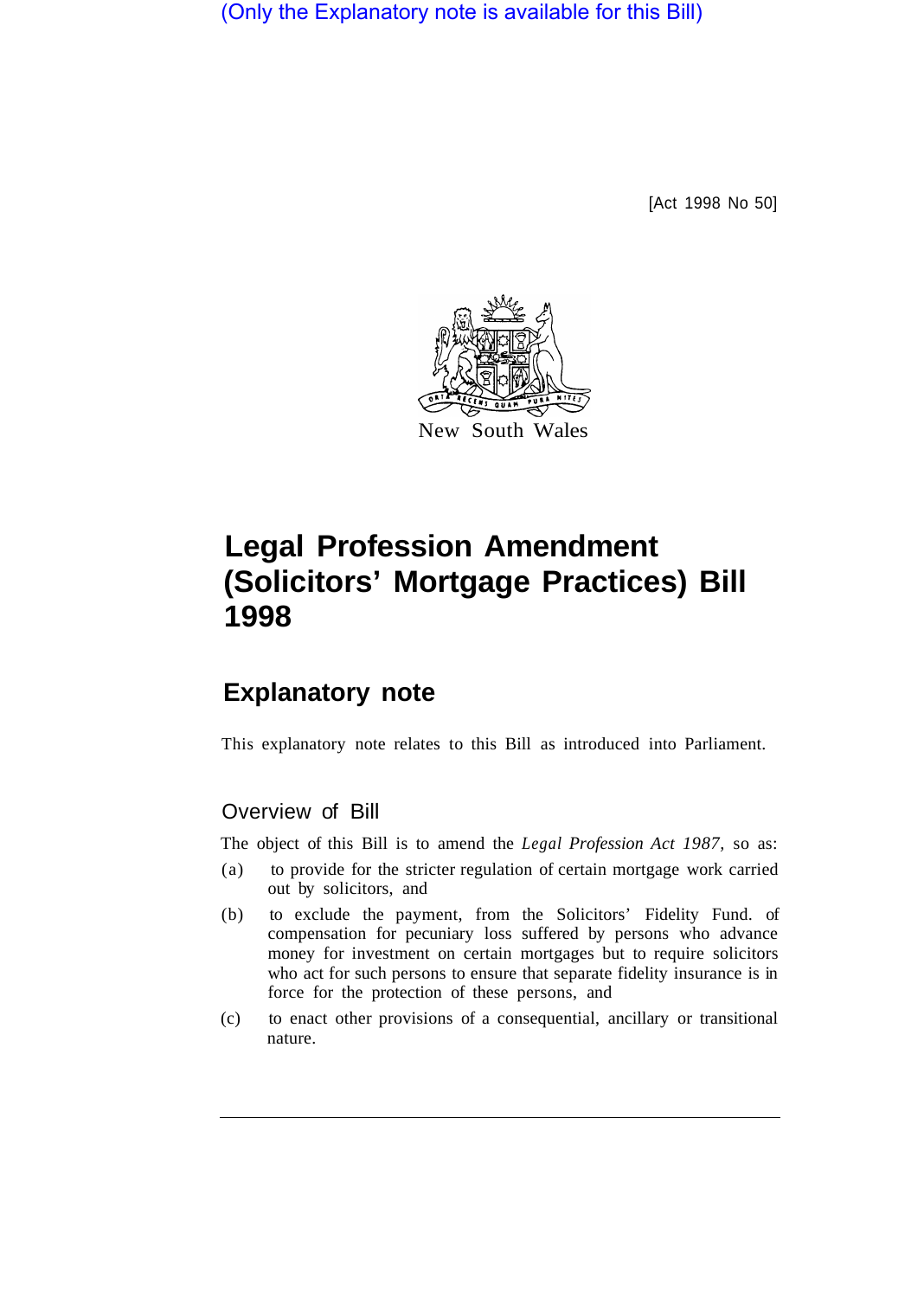Explanatory note

### Outline of provisions

**Clause 1** sets out the name (also called the short title) of the proposed Act.

**Clause 2** provides for the commencement of the proposed Act by proclamation.

**Clause 3** is a formal provision giving effect to the amendments to the *Legal Profession Act 1987* set out in Schedule 1.

#### **Schedule 1 Amendments**

**Schedule 1 [l]** inserts definitions of certain words and expressions in the *Legal Profession Act 1987 (the Principal Act),* including the following:

- (a) *borrower* means a person who borrows from a lender or contributor money that is secured by a mortgage.
- (b) *contributor* means a person who lends, or proposes to lend, money on the security of a contributory mortgage arranged by a solicitor.
- (c) *contributory mortgage* means a mortgage to secure money lent by 2 or more contributors as tenants in common, whether or not held in the name of a person who holds the mortgage, as mortgagee, in trust for or on behalf of those contributors.
- (d) *excluded mortgage* means a mortgage (including a contributory mortgage) other than:
	- (i) a mortgage in which the lender is a financial institution, or
	- (ii) a mortgage in which the lender nominates the borrower and the borrower is not a person introduced to the lender by the solicitor (or an associate of the solicitor) who arranges for the making of the mortgage.
	- (iii) a mortgage that the regulations prescribe as not being an excluded mortgage.
- (e) *lender* means a person who lends, or proposes to lend. a borrower money that is secured by a mortgage.

**Schedule 1 [2]** provides that. so far as solicitors who are local legal practitioners are concerned, the Law Society Council is prohibited from issuing a practising certificate to a solicitor who does excluded mortgage work as solicitor for lenders or contributors unless it is satisfied that appropriate arrangements have been made for fidelity insurance (see note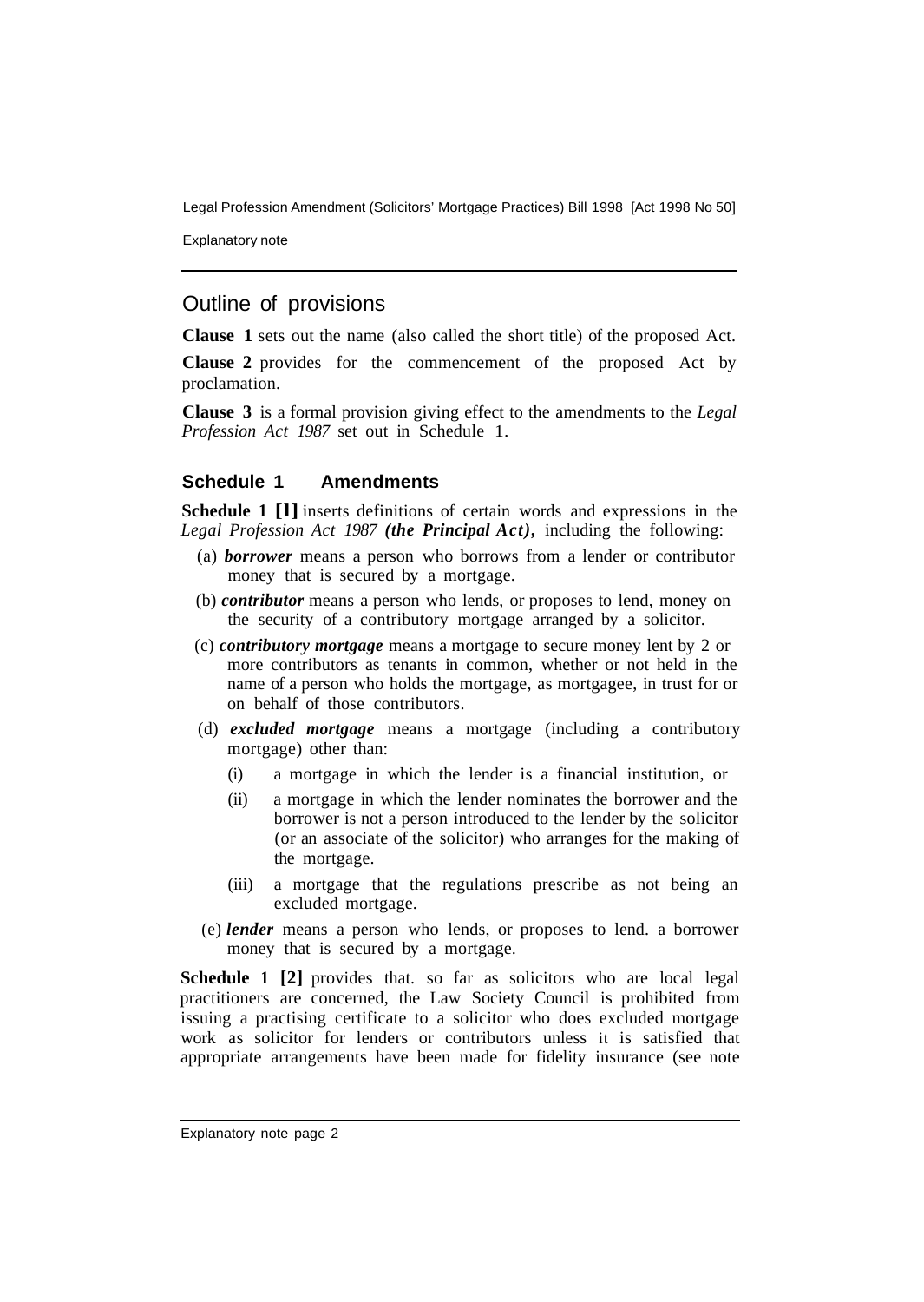Explanatory note

concerning **Schedule 1 [6]** below) and that the required insurance policy will not expire before the expiration of the practising certificate. Similarly, the Law Society Council is required to suspend the practising certificate of a solicitor who undertakes such work without the required fidelity insurance cover.

So far as interstate legal practitioners who do such excluded mortgage work are concerned, the Law Society Council is required to suspend the entitlement under the Principal Act of the practitioner to practise in the NSW unless it is satisfied that appropriate arrangements have been made for fidelity insurance and that the required insurance policy will not expire before the entitlement of the practitioner to practise in NSW expires.

**Schedule 1 [3]** provides that a solicitor who, as solicitor for a lender or contributor, negotiates the making or acts in respect of an excluded mortgage without ensuring that fidelity insurance cover is in force in accordance with proposed section 80C (see note concerning **Schedule 1 [6]** below) is guilty of an offence. A solicitor who, as solicitor for a lender or contributor, negotiates the making or acts in respect of an excluded mortgage is also required to notify the Law Society of that fact. A failure to comply with either of these requirements constitutes an offence punishable by a maximum penalty of 20 penalty units. (In accordance with section 56 of the *Interpretation Act 1987,* a penalty unit is currently equivalent to \$110.)

A solicitor who, as solicitor for a lender or contributor, negotiates the making or acts in respect of an excluded mortgage must also comply with the requirements of the Principal Act, the regulations, the solicitors rules and the *Corporations Law* with respect to mortgage investments. In addition, a solicitor who knows that an associate has breached or failed to comply with any of these requirements in relation to an excluded mortgage must notify the Law Society of that fact.

A solicitor who contravenes any of these requirements commits professional misconduct.

The provisions also enable the making of regulations or solicitors rules in relation to excluded mortgages as a consequence of the enactment of the proposed Act.

**Schedule 1 [4]** provides that the Law Society has the function of developing educational programs to increase public awareness of requirements relating to excluded mortgages.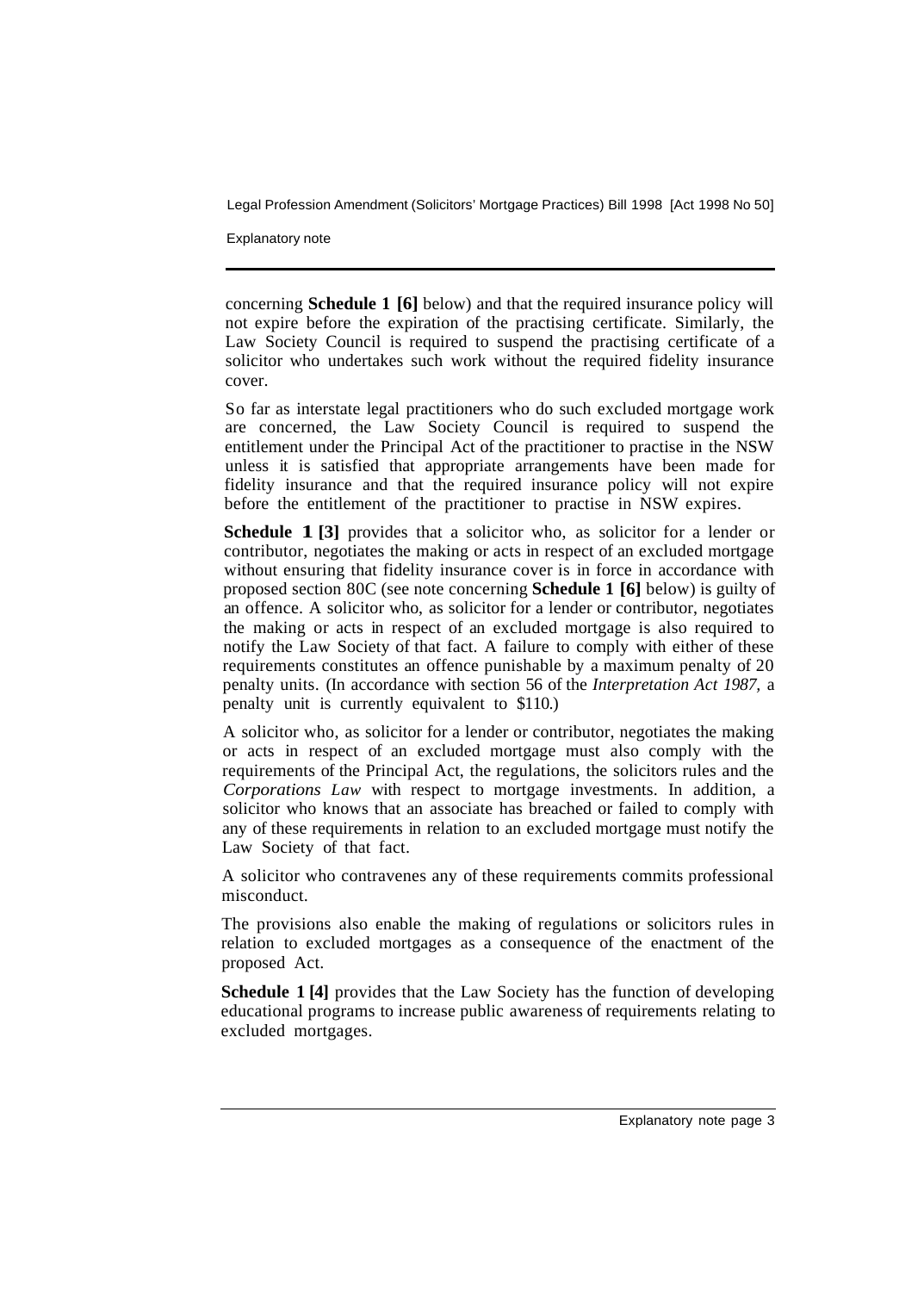**Explanatory note** 

**Schedule 1 [5]** permits specified persons (including trust account inspectors and investigators under the Principal Act) to disclose to the Australian Securities Commission particulars concerning solicitors who, as solicitors for lenders or contributors, negotiate the making or act in respect of excluded mortgages, breach the requirements relating to mortgage investments or breach the conditions of certain exemptions given by the Australian Securities Commission under the *Corporations Law.* 

**Schedule 1 [6]** inserts provisions (proposed sections 80B–80D) relating to the general non-availability of the Solicitors' Fidelity Fund *(the Fidelity Fund)* maintained under the Principal Act for claims by lenders or contributors arising from excluded mortgages.

Proposed section 80B provides that a person who is a lender or contributor under an excluded mortgage is not entitled to make a claim against the Fidelity Fund to obtain compensation for pecuniary loss if the claim relates to an excluded mortgage.

However, if the solicitor who acted for the lender or contributor has failed to comply with the requirements of proposed section 80C in respect of the excluded mortgage, the lender or contributor may stiII look to the Fidelity Fund for compensation but only to the extent necessary to place the person in the same position (including as to the amount of any compensation payable) that the person would have occupied had fidelity insurance cover been in force in respect of the solicitor.

Proposed section 80C requires a solicitor who, as solicitor for a lender or contributor, negotiates the making or acts in respect of an excluded mortgage to ensure that fidelity insurance cover is in force for the purpose of compensating persons who suffer pecuniary loss because of a failure to account or a dishonest default in respect of excluded mortgages. The cover is to be arranged with an insurer and on the terms approved by the Attorney General.

Proposed section 80D applies with respect to a client who entrusts. or proposes to entrust, money to a solicitor to be advanced for an excluded mortgage. (The proposed section defines *client* of a solicitor to mean a person who receives the solicitor's advice about investment in an excluded mortgage or who instructs the solicitor to use money for an excluded mortgage.)

A solicitor is required to give a client to whom the proposed section applies a notice as to the effect of proposed section 80B and details of the fidelity insurance cover in force under section 80C in a form prescribed by the regulations or solicitors rules.